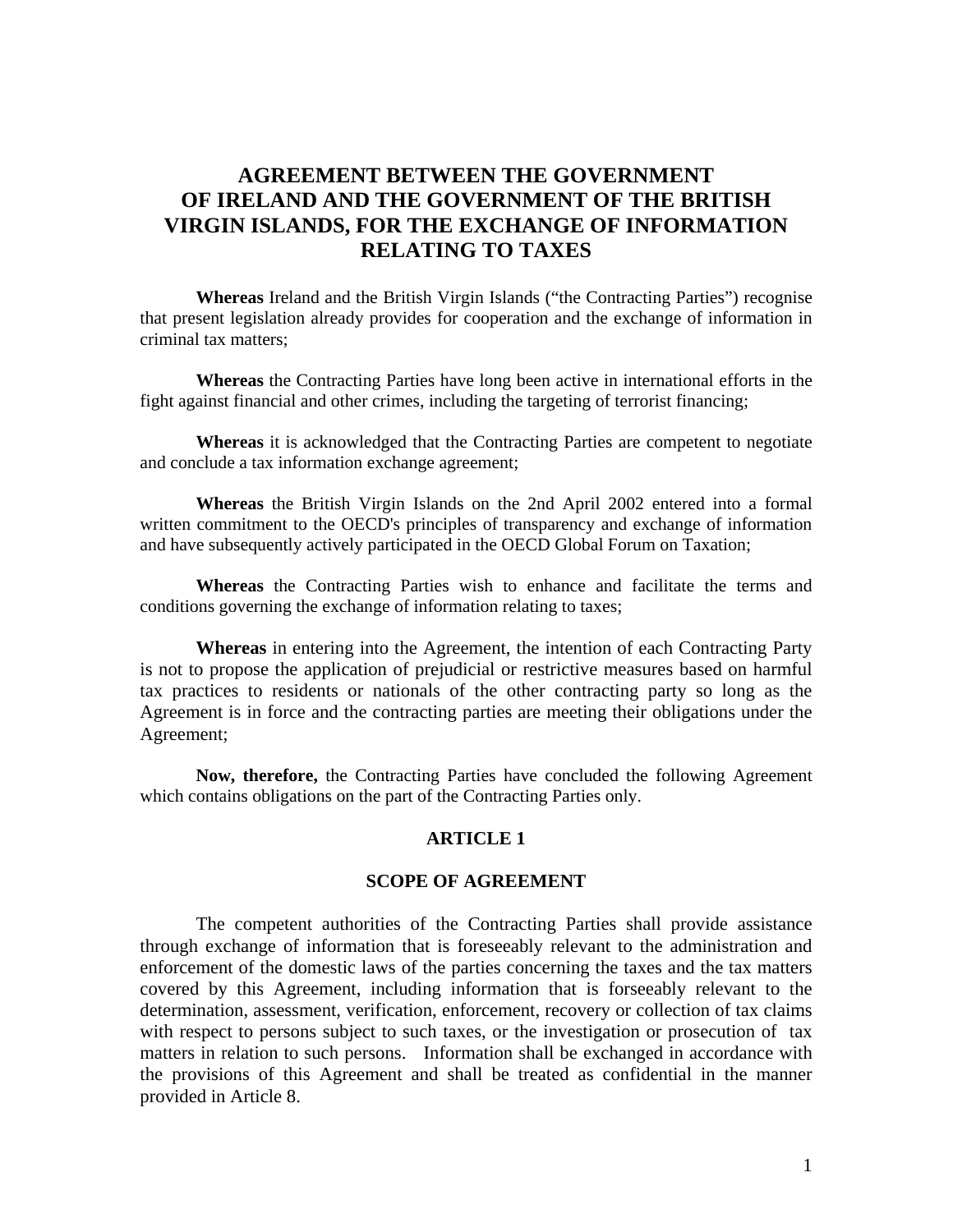## **ARTICLE 2**

### **JURISDICTION**

 To enable the appropriate implementation of this Agreement, information shall be provided in accordance with this Agreement by the competent authority of the Requested Party:

- (a) without regard to whether the person to whom the information relates is a resident or national of a Contracting Party, or whether the person by whom the information is held is a resident or national of a Contracting Party; and
- (b) provided that the information is present within the territory, or in the possession or control of a person subject to the jurisdiction, of the Requested Party.

### **ARTICLE 3**

## **TAXES COVERED**

1. The taxes covered by this Agreement are:

- (a) in the case of Ireland,
	- (i)the income tax;
	- (ii) the income levy;
	- (iii) the corporation tax;
	- (iv) the capital gains tax;
	- (v) the capital acquisitions tax; and
	- (vi) the value added tax;
- (b) in the case of the British Virgin Islands,
	- (i) the income tax
	- (ii) the payroll tax; and
	- (iii) the property tax.

2. This Agreement shall also apply to any identical or substantially similar taxes imposed by either party after the date of signature of this Agreement in addition to, or in place of, the taxes listed in paragraph 1 of this Article. The Agreement shall also apply to such other taxes as may be agreed in an exchange of letters between the Contracting Parties. The competent authorities of the Contracting Parties shall notify each other of any relevant changes to the taxation and related information gathering measures covered by this Agreement.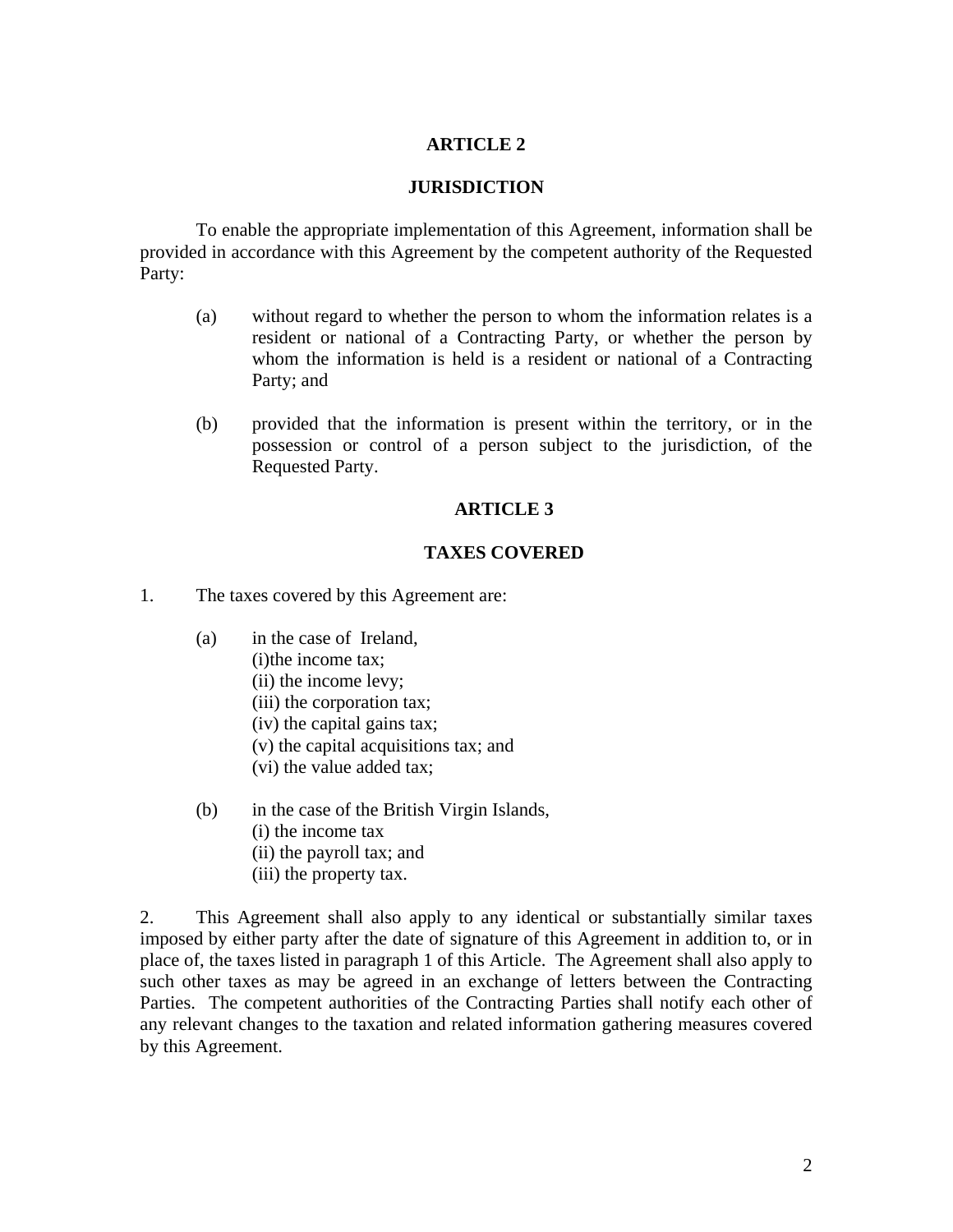## **ARTICLE 4**

### **DEFINITIONS**

### 1. In this Agreement-

- (a) "Ireland" includes any area outside the territorial waters of Ireland which has been or may hereafter be designated under the laws of Ireland concerning the Exclusive Economic Zone and the Continental Shelf, as an area within which Ireland may exercise such sovereign rights and jurisdiction as are in conformity with international law;
- (b) "British Virgin Islands" means the territory of the Virgin Islands as referred to in the Virgin Islands Constitution Order 2007;
- (c) "collective investment scheme" means any pooled investment vehicle irrespective of legal form;
- (d) "company" means any body corporate or any entity that is treated as a body corporate for tax purposes;
- (e) "competent authority" means
	- (i) in the case of Ireland, the Revenue Commissioners or their authorised representative; and
	- (ii) in the case of the British Virgin Islands, the Financial Secretary or a person or authority designated by him in writing;
- (f) "Contracting Party" means Ireland or the British Virgin Islands as the context requires;
- (g) "criminal laws" means all criminal laws designated as such under domestic law irrespective of whether contained in the tax laws, the criminal code or other laws;
- (h) "criminal tax matters" means tax matters involving intentional conduct which is liable to prosecution under the criminal laws of the Requesting party;
- (i) "information" means any fact, statement, document or record in whatever form;
- (j) "information gathering measures" means laws, regulations and administrative or judicial procedures that enable a Requested Party to obtain and provide the information requested;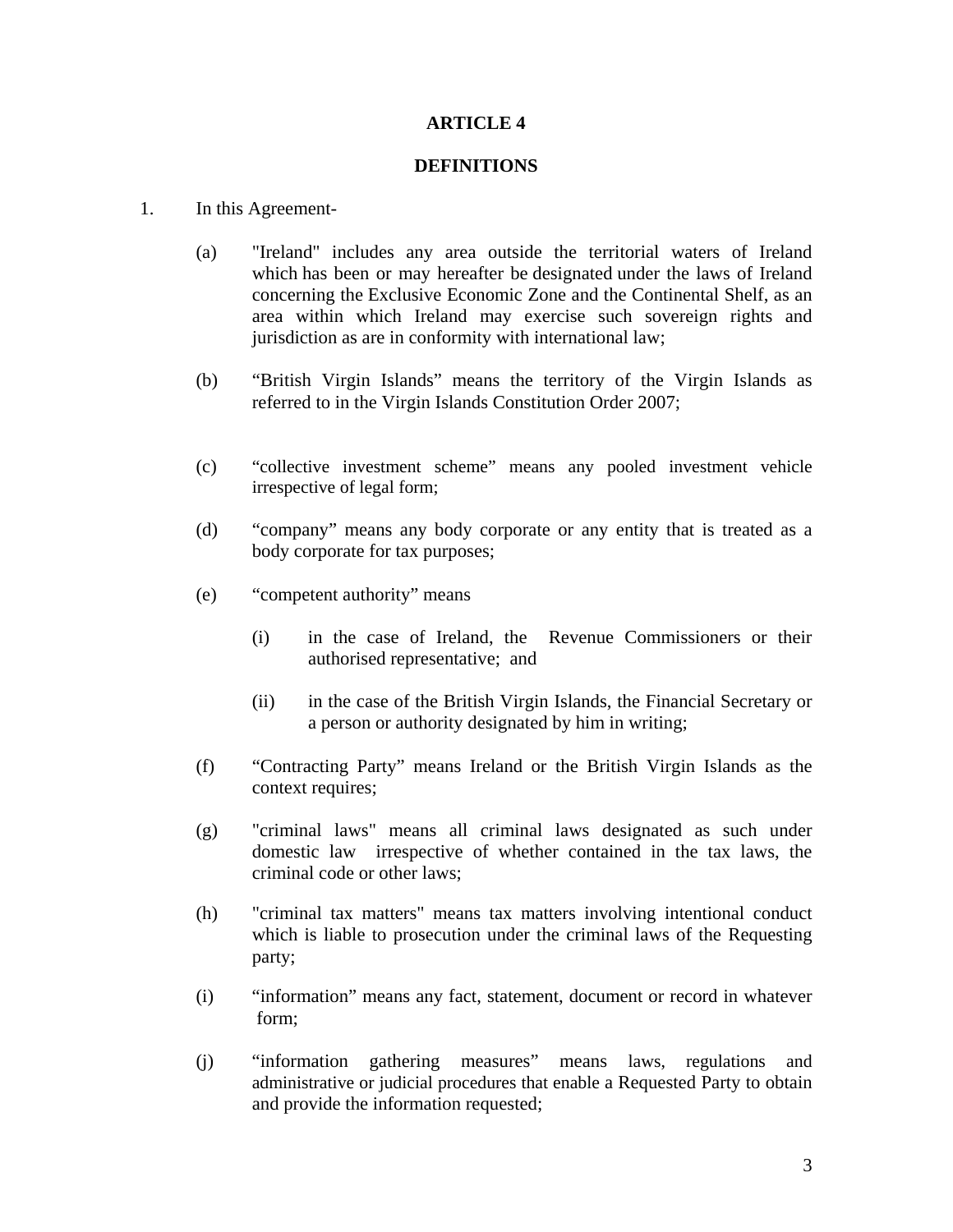- (k) "national" means
	- (i) in relation to Ireland, any individual possessing citizenship of Ireland and any legal person legal person, partnership, association or other entity deriving its status as such from the laws in force in Ireland;
	- (ii) in relation to the British Virgin Islands, any person who belongs to the British Virgin Islands by virtue of the Virgin Islands Constitution Order 2007 (Statutory Instrument 2007 No. 1678) or has a certificate of residence of the British Virgin Islands by virtue of the Immigration and Passport Ordinance (Cap.130); and any legal person, partnership, association or other entity deriving its status as such from the laws in force in the British Virgin Islands;
- (l) "person" includes an individual ("natural person"), a company or any other body or group of persons;
- (m) "prejudicial or restrictive measures based on harmful tax practices" means measures applied by one Contracting Party to residents or nationals of either Contracting Party on the basis that the other Contracting Party does not engage in effective exchange of information or because it lacks transparency in the operation of its laws, regulations or administrative practices and "prejudicial or restrictive measure" includes the denial of a deduction, credit or exemption, the imposition of a tax, charge or levy, or special reporting requirements;
- (n) "public collective investment scheme" means any collective investment scheme, in which the purchase, sale or redemption of shares or other interests is not implicitly or explicitly restricted to a limited group of investors;,
- (o) "Requested Party" means the party to this Agreement which is requested to provide or has provided information in response to a request;
- (p) "Requesting Party" means the party to this Agreement submitting a request for or having received information from the Requested Party;
- (q) "tax" means any tax covered by this Agreement.

2. As regards the application of this Agreement at any time by a Contracting Party, any term not defined therein shall, unless the context otherwise requires, have the meaning that it has at that time under the law of that Contracting Party, any meaning under the applicable tax laws of that Contracting Party prevailing over a meaning given to the term under other laws of that Contracting Party.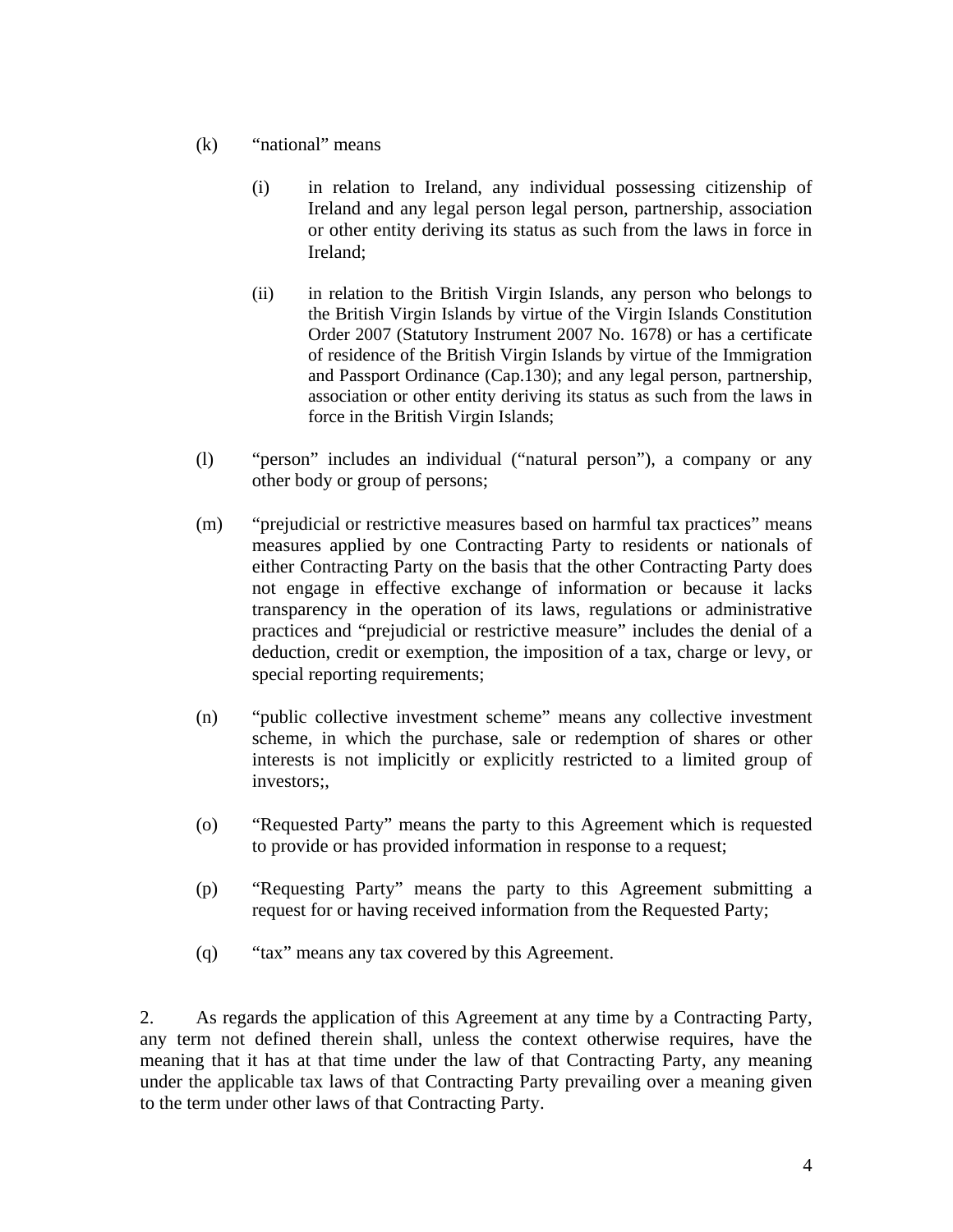## **ARTICLE 5**

## **EXCHANGE OF INFORMATION UPON REQUEST**

1. The Competent Authority of a Requested Party shall provide upon request in writing by the Requesting Party information for the purposes referred to in Article 1. Such information shall be exchanged without regard to whether the conduct being investigated would constitute a crime under the laws of the Requested Party if it occurred in the territory of the Requested Party. If the information received by the competent authority of the Requested Party is not sufficient to enable it to comply with the request for information, it shall advise the competent authority of the Requesting Party of that fact and request such additional information as may be required to enable the effective processing of the request.

2. If the information in possession of the competent authority of the Requested Party is not sufficient to enable it to comply with the request for the information, the Requested Party shall use all relevant information gathering measures to provide the Requesting Party with the information requested, notwithstanding that the Requested Party may not need such information for its own tax purposes.

3. If specifically requested by the competent authority of the Requesting Party, the competent authority of the Requested Party shall provide information under this Article, to the extent allowable under its domestic laws, in the form of depositions of witnesses and authenticated copies of original records.

4. Each party shall ensure that its competent authority, for the purposes of this Agreement, has the authority to obtain and provide upon request:

- (a) information held by banks, other financial institutions, and any person, including nominees and trustees, acting in an agency or fiduciary capacity;
- (b) information regarding the legal and beneficial ownership of companies, partnerships, trusts and other persons, including, within the constraints of Article 2, ownership information on all such persons in an ownership chain; and in the case of trusts, information on settlors, trustees, beneficiaries and protectors.

5. Notwithstanding the preceding paragraphs, this Agreement does not create an obligation on the Contracting Parties to obtain or provide ownership information with respect to publicly traded companies or public collective investment funds or schemes, unless such information can be obtained without giving rise to disproportionate difficulties.

6. The competent authority of the Requesting Party shall provide the following information to the competent authority of the Requested Party when making a request for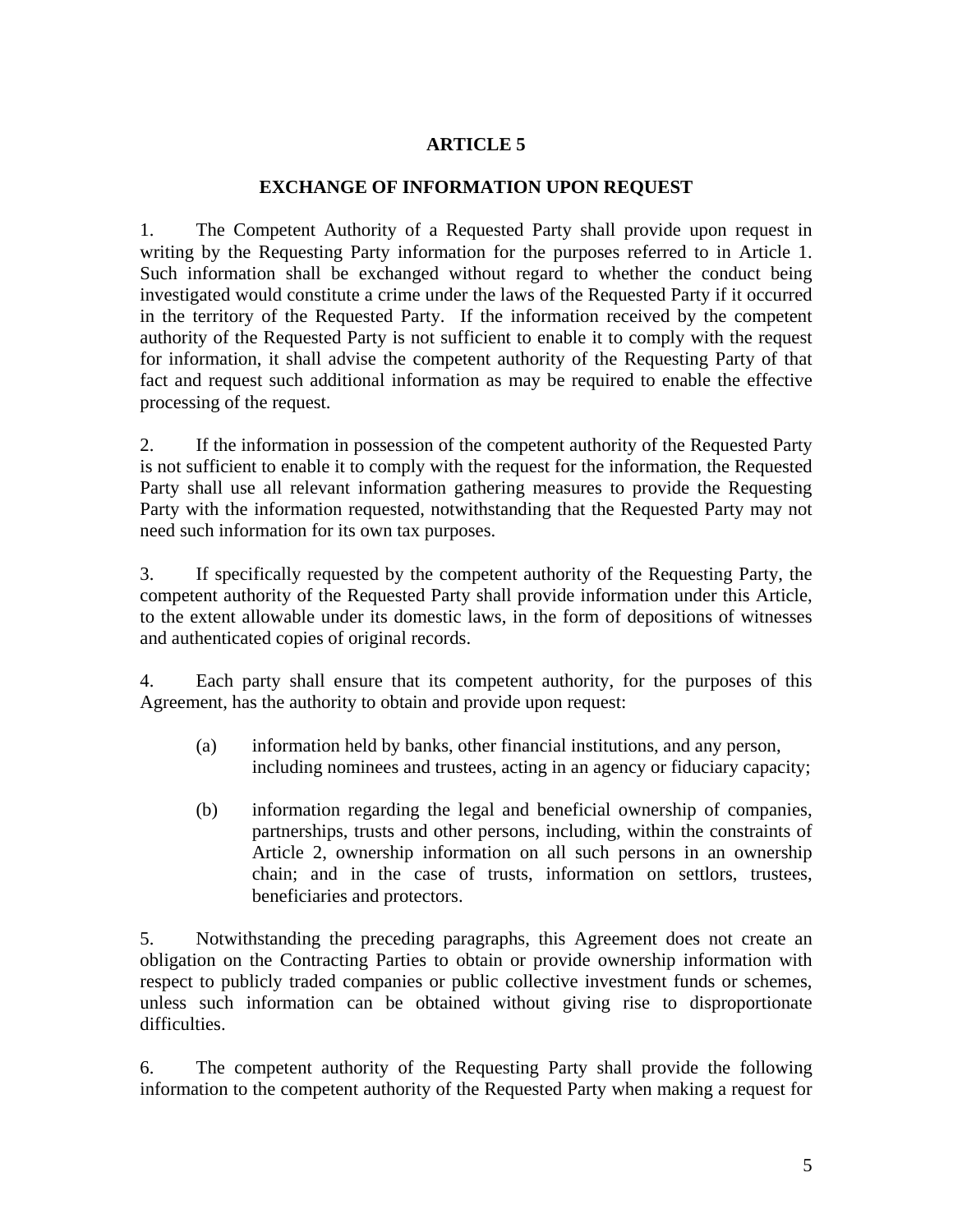information under this Agreement in order to demonstrate the forseeable relevance of the information to the request:

- (a) the identity of the person under examination or investigation;
- (b) the period for which the information is requested;
- (c) the nature and type of the information requested, including a description of the specific evidence sought and the form in which the Requesting Party would prefer to receive the information;
- (d) the tax purposes for which the information is sought and the reasons why the information requested is foreseeably relevant to the administration or enforcement of the domestic laws of the Requesting Party;
- (e) reasonable grounds for believing that the information requested is present in the territory of the Requested Party or is in the possession or control of a person subject to the jurisdiction of the Requested Party;
- (f) to the extent known, the name and address of any person believed to be in possession or control of the information requested;
- (g) a declaration that the request is in conformity with this Agreement and the laws and administrative practices of the Requesting Party, and that if the requested information were within the jurisdiction of the Requesting Party then the competent authority of the Requesting Party would be able to obtain the information under the laws of the Requesting Party or in the normal course of administrative practice;
- (h) a statement that the Requesting Party has pursued all means available in its own territory to obtain the information, except those that would give rise to disproportionate difficulties.

7. The competent authority of the Requested Party shall forward the requested information as promptly as possible to the competent authority of the Requesting Party. To ensure a prompt response, the competent authority of the Requested Party shall:

- (a) confirm the receipt of a request in writing to the competent authority of the Requesting Party and shall notify the competent authority of the Requesting Party of any deficiencies in the request within 60 days of receipt of the request; and
- (b) if the competent authority of the Requested Party has been unable to obtain and provide the information requested within 90 days of receipt of the request, or if obstacles are encountered in furnishing the information, or if the competent authority of the Requested Party refuses to provide the information, it shall immediately inform the competent authority of the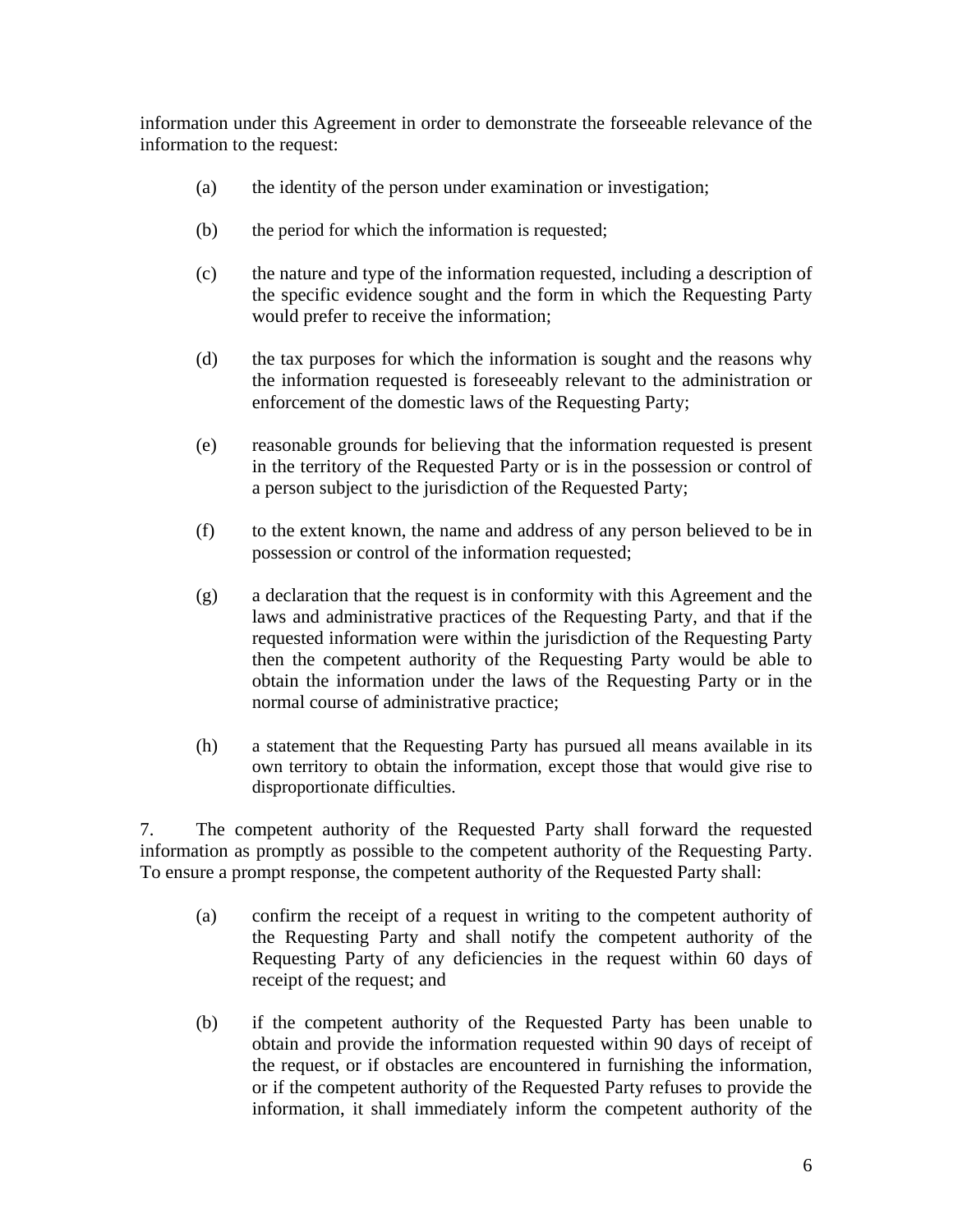Requesting Party in writing, explaining the reasons for its inability to obtain and provide the information, or the obstacles encountered, or for its refusal.

## **ARTICLE 6**

## **TAX EXAMINATIONS (OR INVESTIGATIONS) ABROAD**

1. The Requested Party may, to the extent permitted under its domestic laws, and following reasonable notice from the Requesting Party, allow representatives of the competent authority of the Requesting Party to enter the territory of the Requested Party in connection with a request to interview persons and examine records with the prior written consent of the persons concerned. The competent authority of the Requesting Party shall notify the competent authority of the Requested Party of the time and place of the meeting with the persons concerned.

2. At the request of the competent authority of the Requesting Party, the competent authority of the Requested Party may, in accordance with its domestic laws, permit representatives of the competent authority of the Requesting Party to be present at the appropriate part of a tax examination in the territory of the Requested Party.

3. If the request referred to in paragraph 2 of this Article is granted, the competent authority of the Requested Party conducting the examination shall, as soon as possible, notify the competent authority of the Requesting Party of the time and place of the examination, the authority or person authorised to carry out the examination and the procedures and conditions required by the Requested Party for the conduct of the examination. All decisions regarding the conduct of the examination shall be made by the Requested Party conducting the examination in accordance with its domestic laws.

## **ARTICLE 7**

## **POSSIBILITY OF DECLINING A REQUEST**

- 1. The competent authority of the Requested Party may decline to assist:
	- (a) where the request is not made in conformity with this Agreement;
	- (b) where the Requesting Party has not pursued all means available in its own territory to obtain the information, except where recourse to such means would give rise to disproportionate difficulty; or
	- (c) where the disclosure of the information requested would be contrary to the public policy (ordre public) of the Requested Party.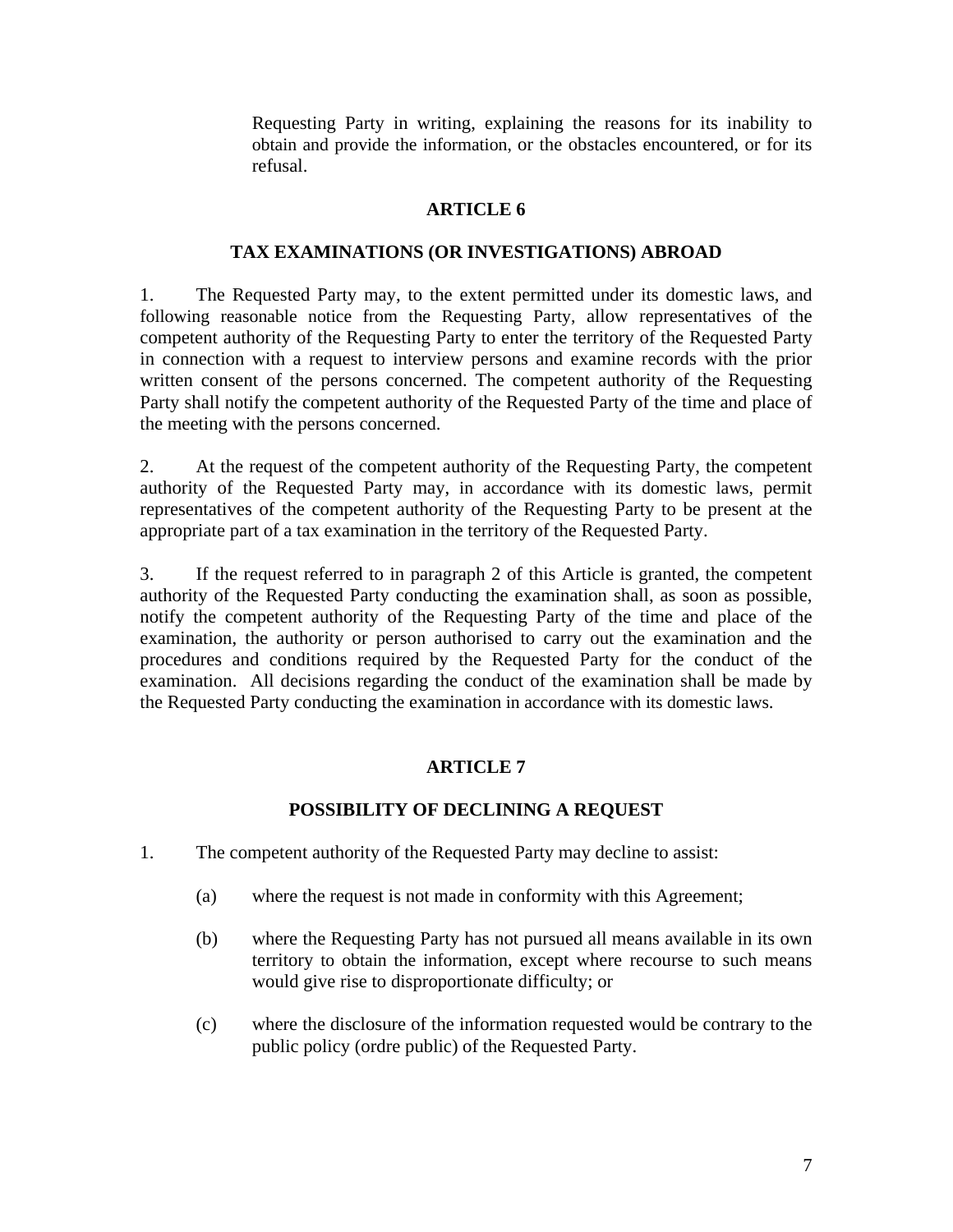2. This Agreement shall not impose upon a Contracting Party any obligation to provide information which would disclose any trade, business, industrial, commercial or professional secret or trade process. Information described in paragraph 4 of Article 5 shall not by reason of that fact alone constitute such a secret or process.

- 3. (a) The provisions of this Agreement shall not impose on a Contracting Party the obligation to obtain or provide information which would reveal confidential communications between a client and an attorney, solicitor or barrister where such communications are:
	- (i) produced for the purposes of seeking or providing legal advice, or
	- (ii) produced for the purposes of use in existing or contemplated legal proceedings.

(b) Information held with the intention of furthering a criminal purpose is not subject to legal privilege, and nothing in this Article shall prevent an attorney, solicitor or barrister from providing the name and address of a client where doing so would not constitute a breach of legal privilege.

4. A request for information shall not be refused on the ground that the tax liability giving rise to the request is disputed by the taxpayer.

5. The Requested Party shall not be required to obtain and provide information which, if the requested information was within the jurisdiction of the Requesting Party, the competent authority of the Requesting Party would not be able to obtain under its laws or in the normal course of administrative practice.

6. The Requested Party may decline a request for information if the information is requested by the Requesting Party to administer or enforce a provision of the tax law of the Requesting Party, or any requirement connected therewith, which discriminates against a national of the Requested Party as compared with a national of the Requesting Party in the same circumstances.

## **ARTICLE 8**

## **CONFIDENTIALITY**

1. All information provided and received by the competent authorities of the Contracting Parties shall be kept confidential and shall be disclosed only to persons or authorities (including courts and administrative bodies) officially concerned with the purposes specified in Article 1 and used by such persons or authorities only for such purposes, including the determination of any appeal, or the oversight of the above. For these purposes, information may be disclosed in public court proceedings or in judicial proceedings.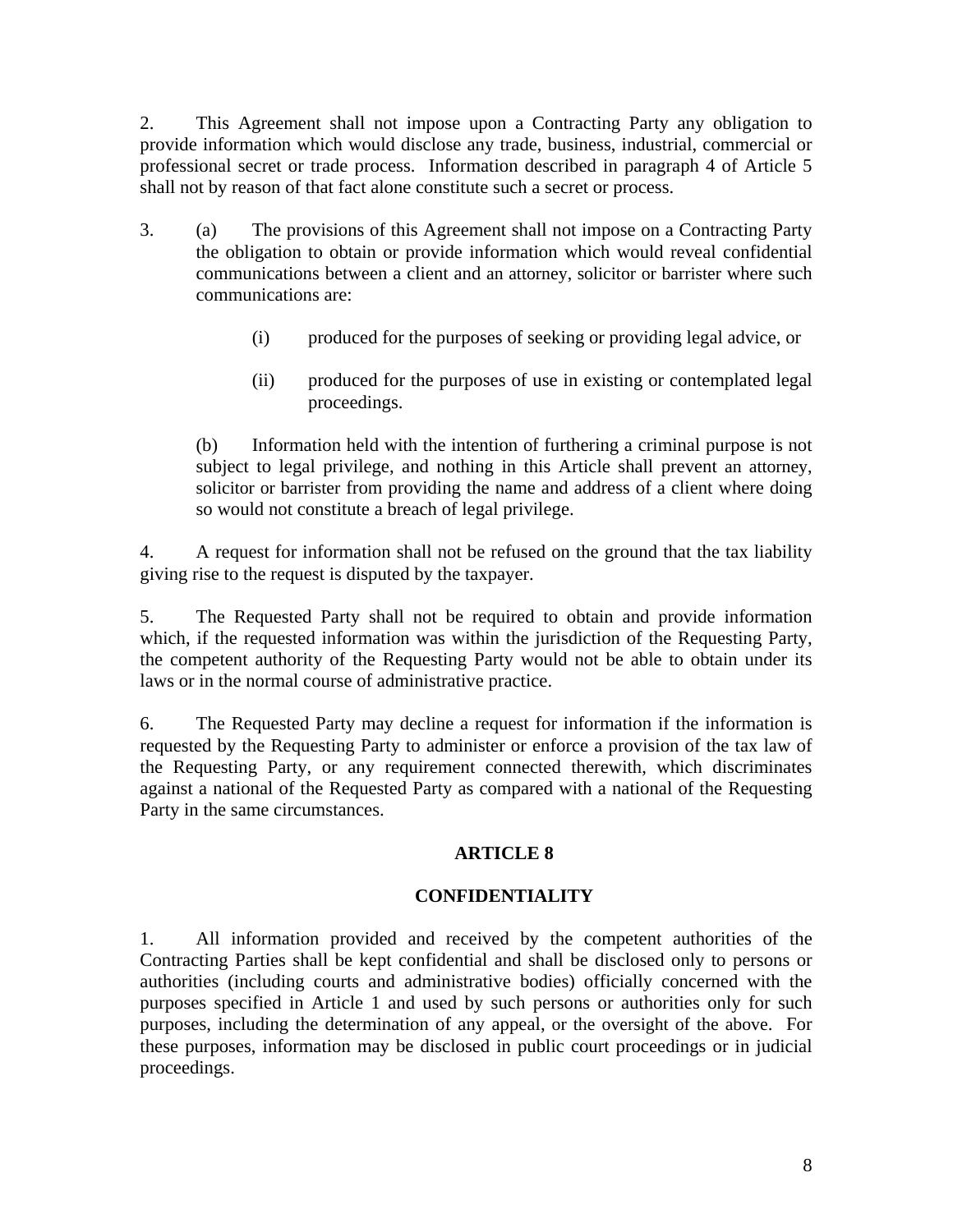2. The information may not be disclosed to any other person or entity or authority without the express written consent of the competent authority of the Requested Party.

3. Information provided to a Requesting Party shall not be disclosed to any other jurisdiction.

## **ARTICLE 9**

#### **SAFEGUARDS**

 Nothing in this Agreement shall affect the rights and safeguards secured to persons by the laws or administrative practice of the Requested Party. The rights and safeguards may not be applied by the Requested Party in a manner that unduly prevents or delays effective exchange of information.

### **ARTICLE 10**

#### **ADMINISTRATIVE COSTS**

Incidence of costs incurred in providing assistance (including reasonable costs of third parties and external advisors in connection with litigation or otherwise) shall be agreed by the Contracting Parties in accordance with a Memorandum of Understanding.

#### **ARTICLE 11**

#### **IMPLEMENTING LEGISLATION**

The Contracting Parties shall**,** on entry into force of this Agreement, have any legislation necessary to comply with, and give effect to, the terms of this Agreement.

#### **ARTICLE 12**

#### **MUTUAL AGREEMENT PROCEDURE**

1. Where difficulties or doubts arise between the Contracting Parties regarding the implementation or interpretation of this Agreement, the respective competent authorities shall use their best efforts to resolve the matter by mutual agreement.

2. In addition to the endeavours referred to in paragraph 1 of this Article, the competent authorities of the Contracting Parties may mutually determine the procedures to be used under Articles 5 and 6.

3. The competent authorities of the Contracting Parties may communicate with each other directly for the purposes of this Agreement.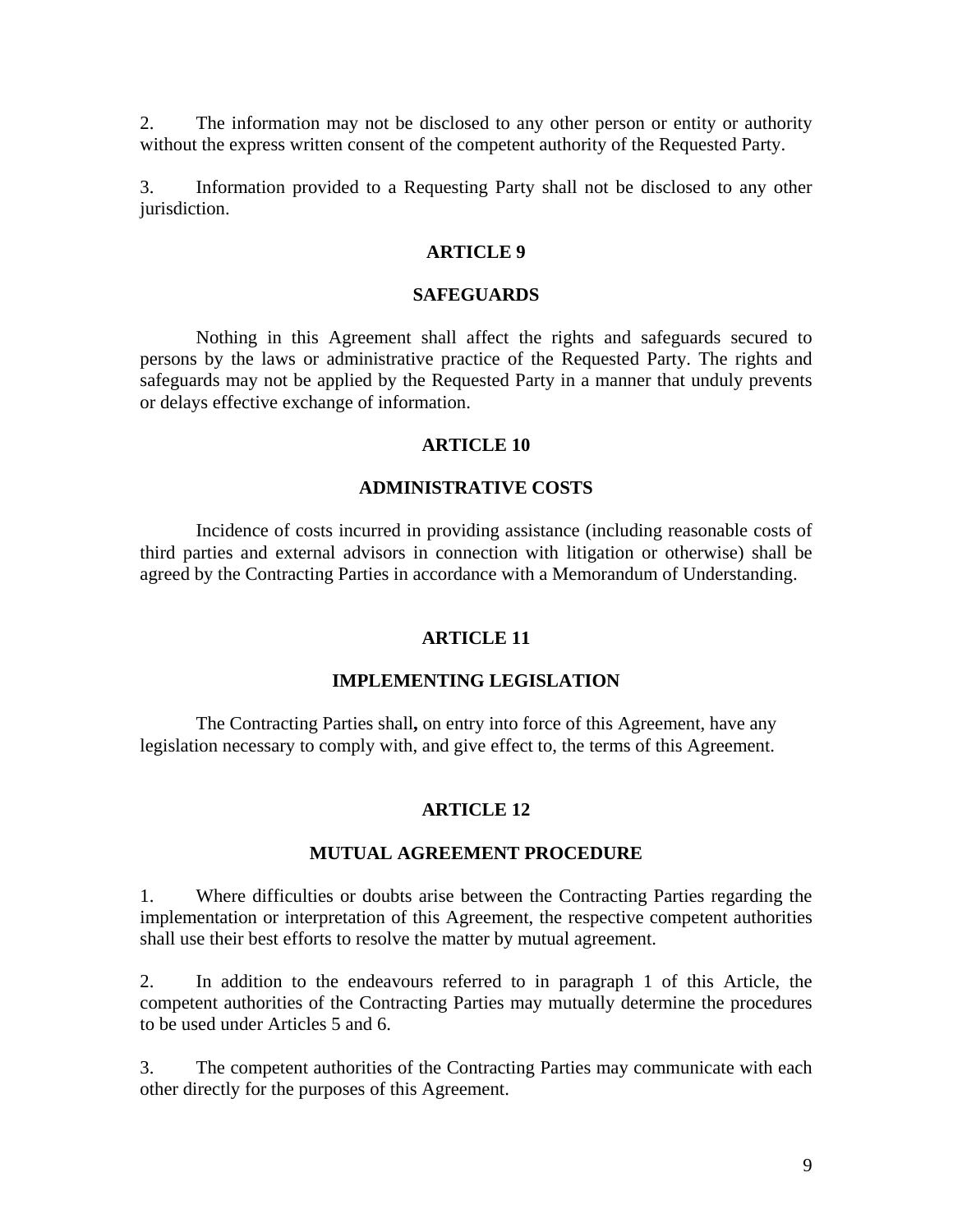4. The Contracting Parties may also agree on other forms of dispute resolution.

## **ARTICLE 13**

## **ENTRY INTO FORCE**

 Each of the Contracting Parties shall notify to the other in writing the completion of the procedures required by its law for the entry into force of this Agreement. This Agreement shall enter into force on the date of the later notification, and shall thereupon have effect:

- (a) with respect to criminal tax matters on that date; and
- (b) with respect to all other matters covered in Article 1 for taxable periods beginning on or after that date, or where there is no taxable period, for all charges to tax arising on or after that date.

## **ARTICLE 14**

## **TERMINATION**

1. This Agreement shall remain in force until terminated by either Contracting Party.

2. Either Contracting Party may terminate this Agreement by giving notice of termination in writing. Such terminations shall become effective on the first day of the month following the expiration of a period of three months after the date of receipt of notice of termination by the other Contracting Party.

3. If the Agreement is terminated the Contracting Parties shall remain bound by the provisions of Article 8 with respect to any information obtained under this Agreement. All requests received up to the effective date of termination shall be dealt with in accordance with the terms of this Agreement.

**IN WITNESS WHEREOF,** the undersigned, being duly authorised in that behalf by the respective Contracting Parties, have signed this Agreement.

Done at London in duplicate this 7th day of December 2009.

For the Government of Ireland For the Government of the British Virgin Islands:

## **Bobby McDonagh Ralph T. O'Neal**